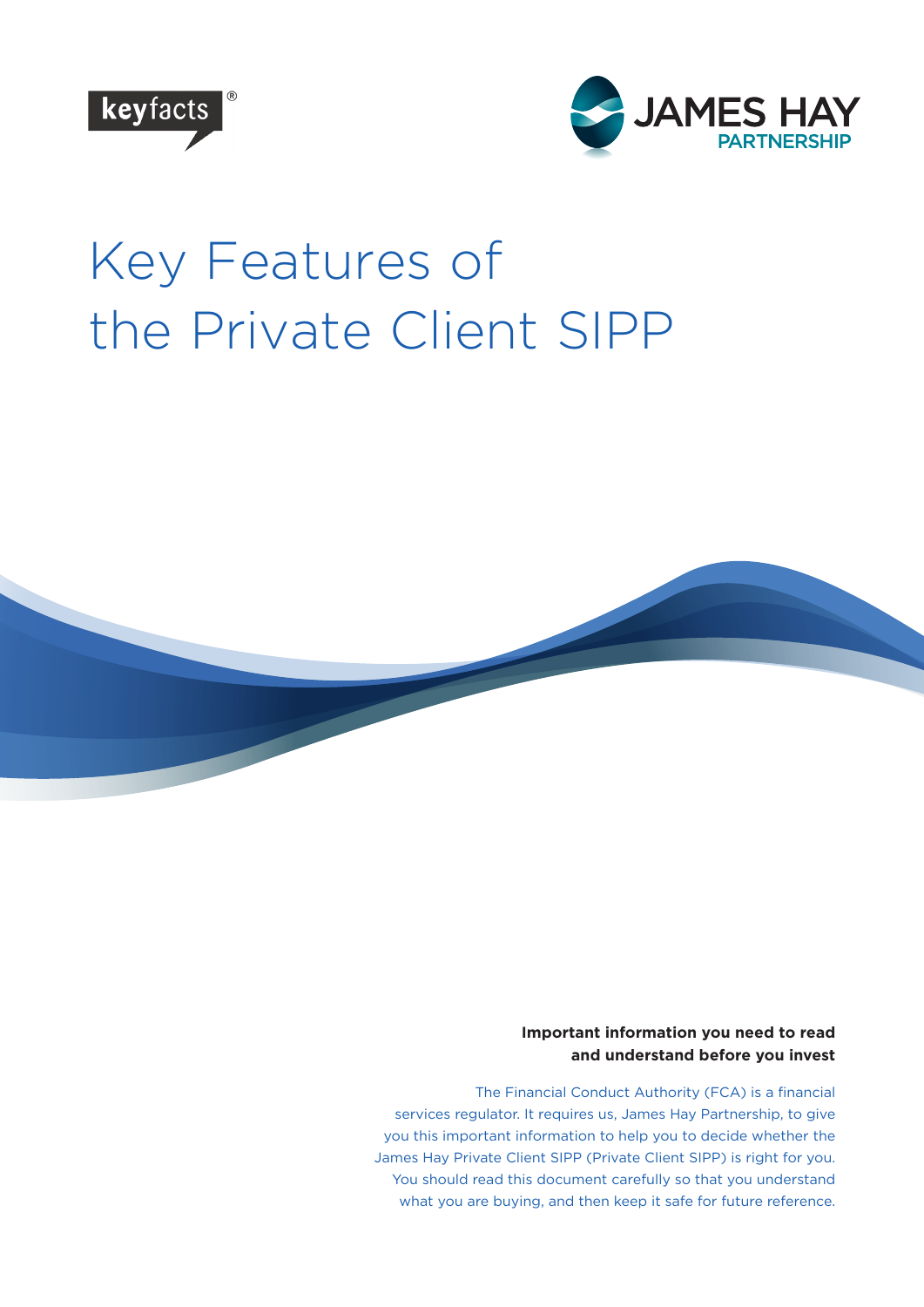# What you should know before you invest

#### **What is the purpose of this Key Features Document?**

This document, along with your Key Features Illustration, gives you a summary of information to help you decide:

- if you want to invest in the Private Client SIPP
- whether the Private Client SIPP is right for you.

#### **What is the Private Client SIPP?**

The Private Client SIPP is a type of registered pension scheme known as a Self Invested Personal Pension (SIPP). It is a long-term, tax efficient savings plan designed to help you invest for your retirement. It offers a wide choice of investments and a variety of options for taking retirement benefits.

#### **Is the Private Client SIPP a Stakeholder Pension?**

No. The Private Client SIPP is not a Stakeholder Pension. Stakeholder Pensions are low cost pension plans with limited investment options. The Government sets minimum standards, for example, in relation to costs and contribution levels, which Stakeholder Pensions are required to meet. A Stakeholder Pension may meet your needs at least as well as the Private Client SIPP.

## Key features of the Private Client SIPP

### Its aims

The aim of a pension product is to build up a pension fund in a tax efficient way for your retirement.

The aim of the Private Client SIPP is to provide a flexible pension arrangement, which can be tailored to suit changes to your lifestyle such as your employment status, your income and your family circumstances.

The Private Client SIPP offers you complete control over where and when you invest.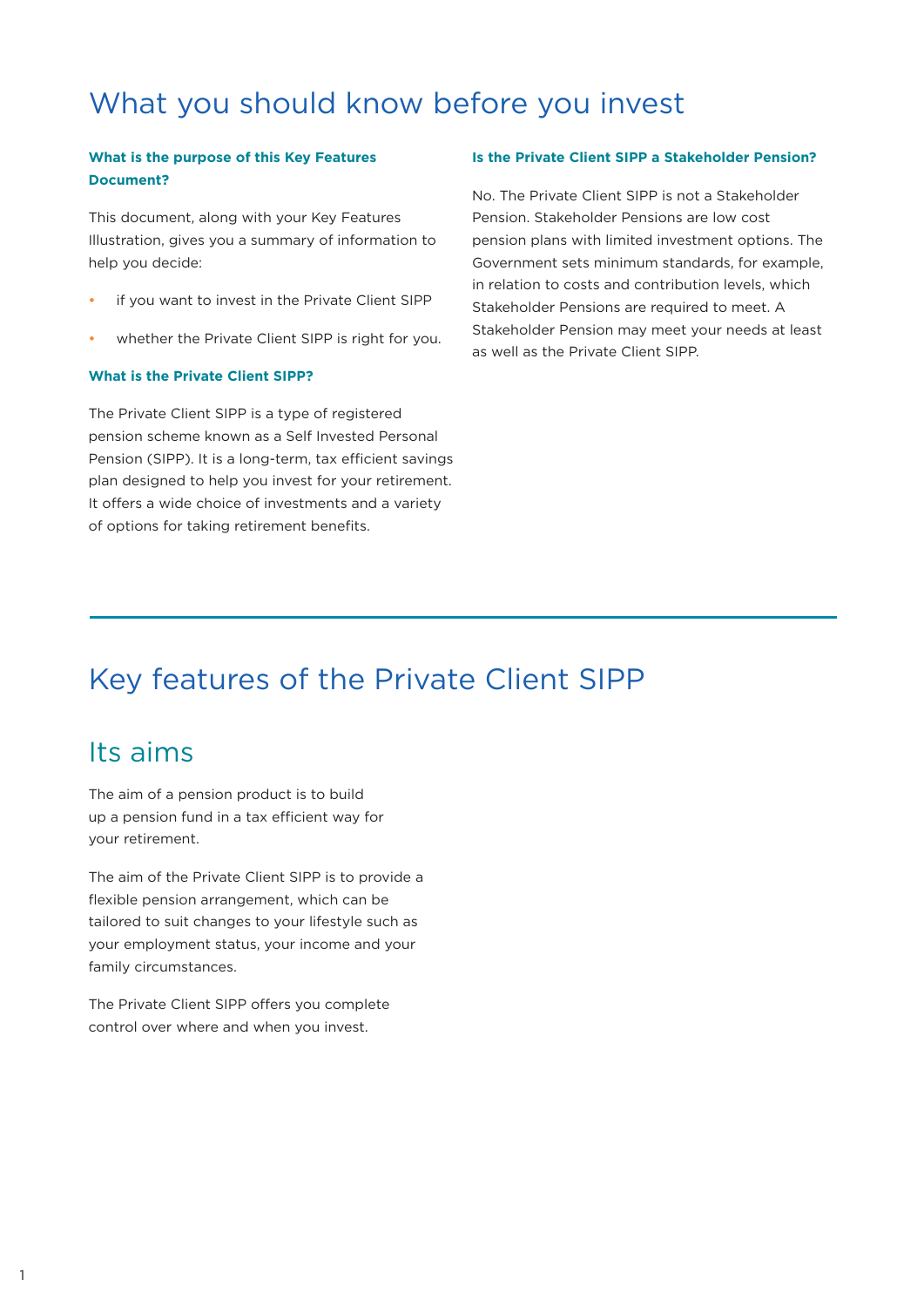### Your commitment

Before buying the Private Client SIPP, you should consider whether you have sufficient investment experience and are prepared to be responsible for making decisions about how your money is invested during the time that your Private Client SIPP is open.

You will need to:

- make at least one payment into your Private Client SIPP, which could be a transfer from an existing pension you hold or a contribution from you or your employer
- be prepared to keep your money invested and not have access to it, normally until at least age 55
- pay the charges set out in the Private Client SIPP Charges Schedule
- regularly review your investments and the amount you contribute.

### Understanding the risks

There are risks associated with investing your money via a Private Client SIPP which, depending on how they are managed, could affect the level of benefits (income and cash lump sums) you will be able to take in the future. These are detailed below. You may be able to reduce the impact of some of the risks, as you are able to control:

- the amount you put in
- the investments you select
- when you choose to take benefits
- the way in which you take benefits.

However, other factors that contribute to the different risks involved in having a Private Client SIPP may be outside of your control. For example, the Government may change the tax rules applicable to SIPPs and this could affect:

- the level of tax relief you receive on your contributions
- the amount of tax you pay on your investments
- the taxation on the benefits you take from your Private Client SIPP.

**To understand the risks associated with investing via a Private Client SIPP and how the level of benefits you will eventually receive may be affected, we strongly suggest you read on.**

#### **Applying for the Private Client SIPP**

If you open a Private Client SIPP and later change your mind and choose to cancel it, you may get back less than you paid in. Please refer to the SIPP Terms and Conditions for further information, which is available on our website at www.jameshay.co.uk.

#### **Transferring investments in**

If you sell your assets in an existing pension and transfer cash into your Private Client SIPP, you will be 'out of the market' and not get the benefit of any investment increases whilst the transfer is being processed.

If you transfer existing pension funds into your Private Client SIPP from another registered pension scheme:

- you may give up valuable pension rights or guarantees that are not offered by the Private Client SIPP
- the existing pension provider may apply a penalty charge which could reduce the value of your pension fund.

#### **Investing your money in your Private Client SIPP**

The value of your investment can fluctuate up and down and it's possible that you may get back less than the amount you originally invested.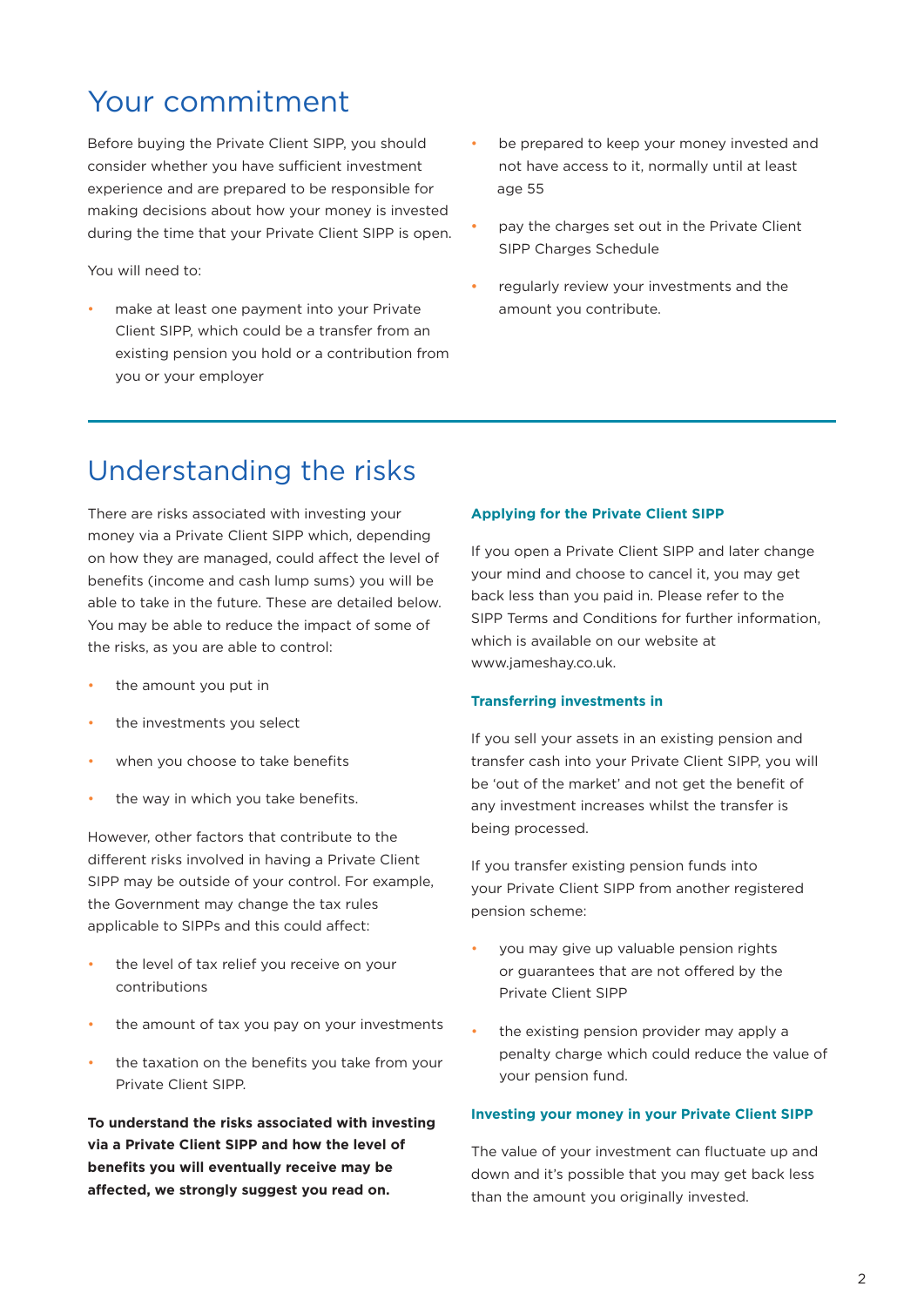Depending on the type of investments you choose to invest in, there will be different risks that will affect the value of your investment. For example:

- foreign investments will be affected by changes in the rate of currency exchange
- investments in stocks and shares will be affected by fluctuations in the stock market
- cash deposits will be affected by changes in interest rates.

**For further information on the risks that are specific to a particular investment, please read the Guide to Investment Risk available on our website at www.jameshay.co.uk or speak to your financial adviser.**

If the returns on your Private Client SIPP investments are poor, they may not cover the level of charges applied and the value of your Private Client SIPP could significantly reduce in value over time. You should regularly review the performance of your chosen investments to check that they remain suitable for providing you with the benefits you require in the future.

Not all your investments may be protected by the Financial Services Compensation Scheme (FSCS). The FSCS provides financial compensation to investors in the event of the failure of a financial institution. To understand how this may affect your Private Client SIPP, please see the 'Other Information' section on page 9 of this Key Features Document.

#### **Taking benefits from your Private Client SIPP**

The value of your Private Client SIPP and the benefits it provides are not guaranteed. Its value will depend on a number of factors including:

- what you have paid in
- how your investments have performed
- the charges that have been deducted.

The level of benefits you can take will depend on:

- the value of your Private Client SIPP
- whether you are able to sell your investments (e.g. it might take time to sell a commercial property)
- how much tax you have to pay on your income
- current annuity and interest rates if you decide to use your Private Client SIPP funds to buy a lifetime annuity.

High levels of inflation could reduce the value of your pension in real terms.

Withdrawing high proportions of money from your Private Client SIPP is unlikely to be sustainable for a long period. Therefore you should carefully plan your withdrawal strategy and regularly review the level of benefits you are taking, to ensure they remain sustainable.

Any income withdrawals you take from your Private Client SIPP are classed as income and therefore you may pay tax on these withdrawals. For further information on the taxation of withdrawals, please refer to the SIPP Technical Guide which is available on our website at www.jameshay.co.uk.

#### **Your Private Client SIPP on death**

In the event of your death, we can pay out the proceeds of your Private Client SIPP to your nominated beneficiaries. It is therefore important that you complete an Expression of Wish Form and send it to us. You may wish to regularly review it as your circumstances change. You can obtain one from our website at www.jameshay.co.uk.

If you die before your 75th birthday, your Private Client SIPP will pass on to your beneficiaries taxfree. However, if you die after your 75th birthday, your Private Client SIPP will be taxed at your beneficiary's income tax rate.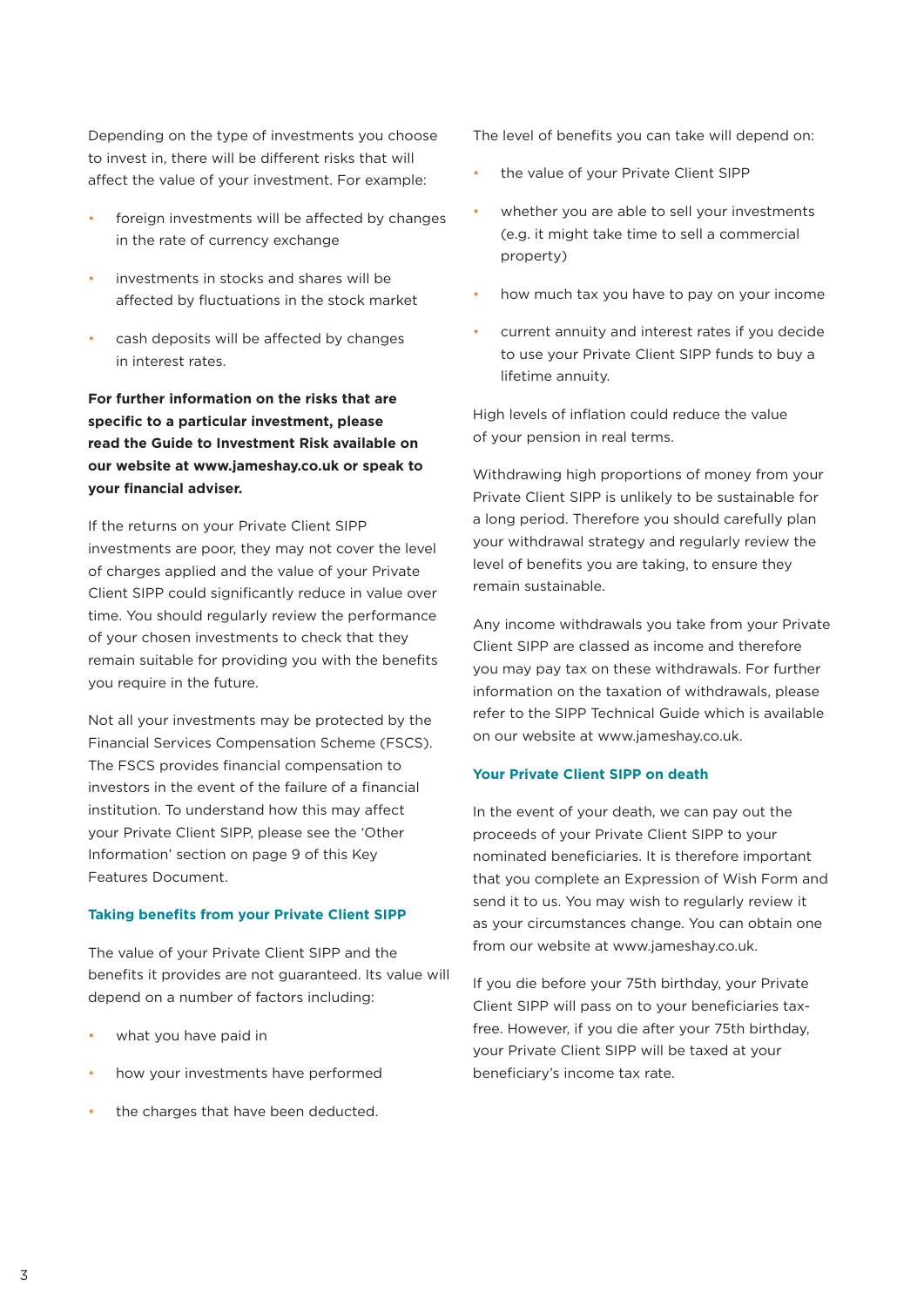### Questions and Answers

#### Is the Private Client SIPP the correct product for me?

The Private Client SIPP may be right for you if you are looking to:

- build a pension fund for retirement in a tax efficient way
- access a wide variety of investment options and services that can be varied to suit your changing needs.

#### Who can take out a Private Client SIPP?

You can take out a Private Client SIPP if you are:

- over 18
- not a US Person or resident of the US for tax purposes
- not an undischarged bankrupt.

You can take out a Private Client SIPP for a child under the age of 18 if you are the parent or legal guardian.

#### Who can pay contributions into the Private Client SIPP?

You, your employer (if you have one) or another third party (for example, a parent or spouse) can pay contributions into your Private Client SIPP on your behalf.

The Private Client SIPP can also accept transfers from other pension arrangements you may have.

#### How much can I contribute?

There is no minimum or maximum contribution level although you may have to pay a tax charge on contributions over a certain limit. For further details please refer to the SIPP Technical Guide.

You can pay regular or occasional contributions at any time and you can vary the amount and frequency of your contributions. Payments can be made by bank transfer or Direct Debit.

Your SIPP bank account details, including the required payment reference, can be found within your James Hay Online account.

You can start contributions at any age, although all contributions to your Private Client SIPP must cease by your 75th birthday.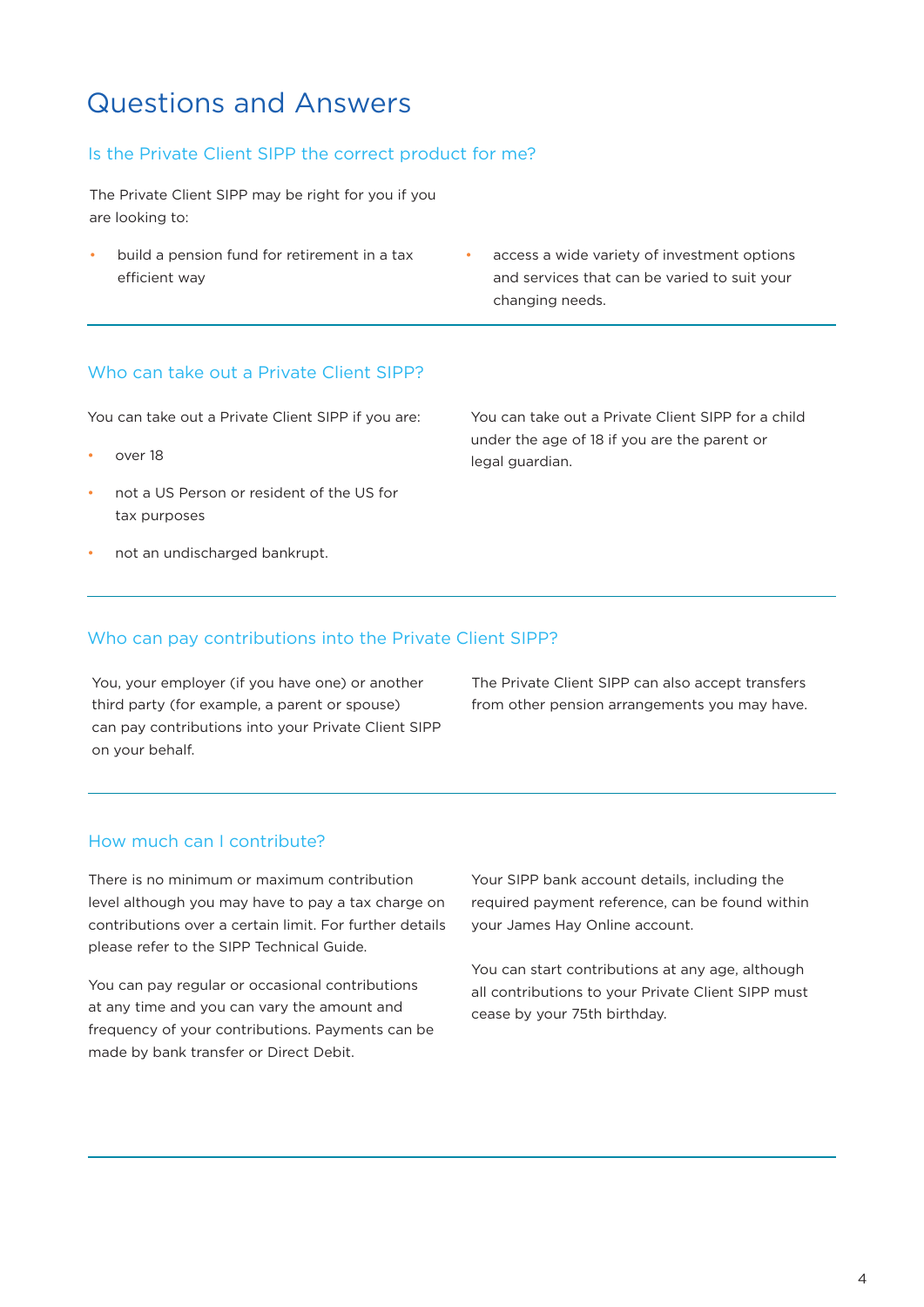#### Will I get tax relief on my contributions?

Provided you meet certain criteria set by HM Revenue & Customs (HMRC), you will receive tax relief at your highest marginal rate on contributions paid by you up to £3,600 or 100% of your relevant earnings (whichever is the higher). However, if you contribute more than the annual allowance (or money purchase annual allowance, if applicable), you will be subject to a personal tax charge that will effectively cancel out the tax relief. For further details please refer to the SIPP Technical Guide.

We will claim basic rate tax relief on your behalf from HMRC. For example, if you pay £80, we will reclaim £20 meaning the Private Client SIPP has received a total of £100.

If you pay higher rate tax, you may be able to claim extra tax relief through your self-assessment tax return.

Current levels of tax relief are not guaranteed and could be subject to changes by the Government after your Private Client SIPP has been opened.

#### Can I transfer pension benefits from another pension scheme to the Private Client SIPP?

You can transfer pension benefits from other registered pension schemes or Qualifying Recognised Overseas Pension Schemes (QROPS) into your Private Client SIPP. Transfer payments in the form of assets other than cash (known as in-specie transfers) can also be accepted.

There is no guarantee that transferring another pension arrangement to your Private Client SIPP will increase your total retirement benefits. There could be a number of reasons why it might not be appropriate to transfer in existing pension benefits and we strongly suggest you take financial advice if you are considering this option.

**Please note: We are unable to accept any transfer from a defined benefits (final salary) or a defined contribution (money purchase) scheme that contains safeguarded benefits, unless you have received advice in relation to the transfer from a suitably qualified financial adviser and they have recommended that you proceed with the transfer.**

#### What is the SIPP Bank Account?

Any money you pay into your Private Client SIPP is held in a SIPP Pooled Bank Account in the name of our trustee company, until we receive instructions to invest. This pooled bank account also holds money for other SIPP clients. Your Private Client SIPP's individual holding is recorded in our internal records and referred to as your SIPP Bank Account.

For further information on the product bank accounts, please visit our website at www.jameshay.co.uk.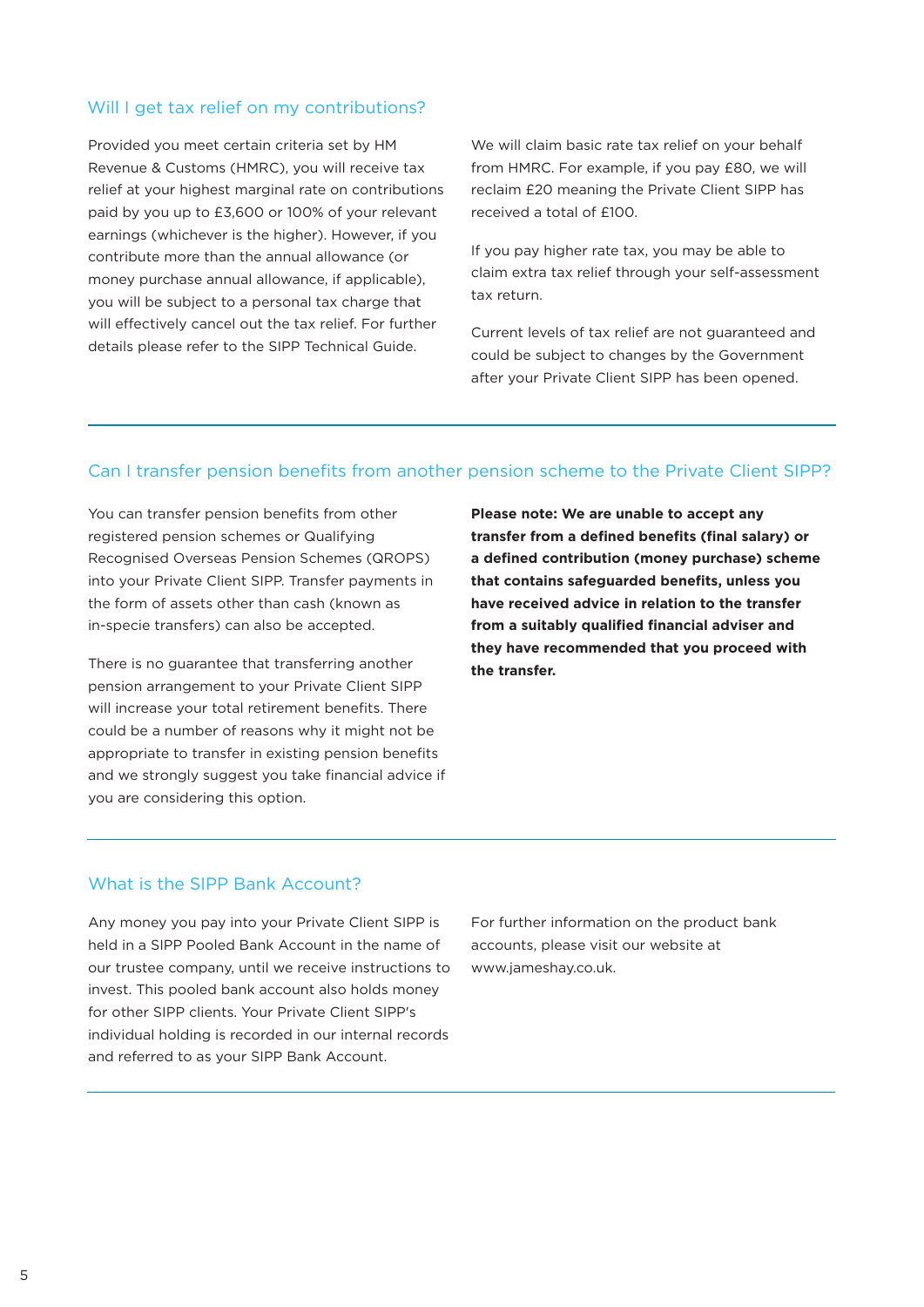#### What can I invest in?

Through the Private Client SIPP you can invest in a wide range of investments, including collective investment funds (such as unit trusts and OEICs), investment trusts, fixed term deposits and commercial property.

You can appoint third party investment managers to make investment decisions on your behalf, and you can open an account with a stockbroker to buy and sell stocks and shares.

You can change investments at any time, unless an investment has restrictions. These will be covered in the literature or terms and conditions for the relevant investment you or your financial adviser has chosen.

For further information on the investments available to you under the Private Client SIPP, please see the Private Client SIPP Permitted Investments List, which is available on our website at www.jameshay.co.uk.

#### What are the charges?

Full details of our charges are given in the Private Client SIPP Charges Schedule, which is available on our website at www.jameshay.co.uk. You may pay charges to other parties depending on the investments you select. You may also pay charges to your financial adviser. These charges can be paid out of your Private Client SIPP.

Our charges are normally deducted from your SIPP Bank Account. If there is insufficient money available in your SIPP Bank Account, we will ask you to either sell some investments within your Private Client SIPP or you can pay us directly.

#### Can I have an illustration?

If you have a financial adviser they will provide you with an illustration. If you do not have a financial adviser, we will send you an illustration when we receive your application form.

Alternatively, you can request an illustration before you make an application by contacting us. Our contact details are in the 'How to contact us' section on page 10 of this Key Features Document.

#### When can I take benefits?

You can normally start drawing retirement benefits from age 55, even if you are still working. The amount you receive will depend on the value of your Private Client SIPP.

When you come to take retirement benefits, if the total of all your pension funds exceeds a certain limit (the lifetime allowance) you may have to pay a tax charge on the excess (the lifetime allowance charge). Please see the SIPP Technical Guide for further information.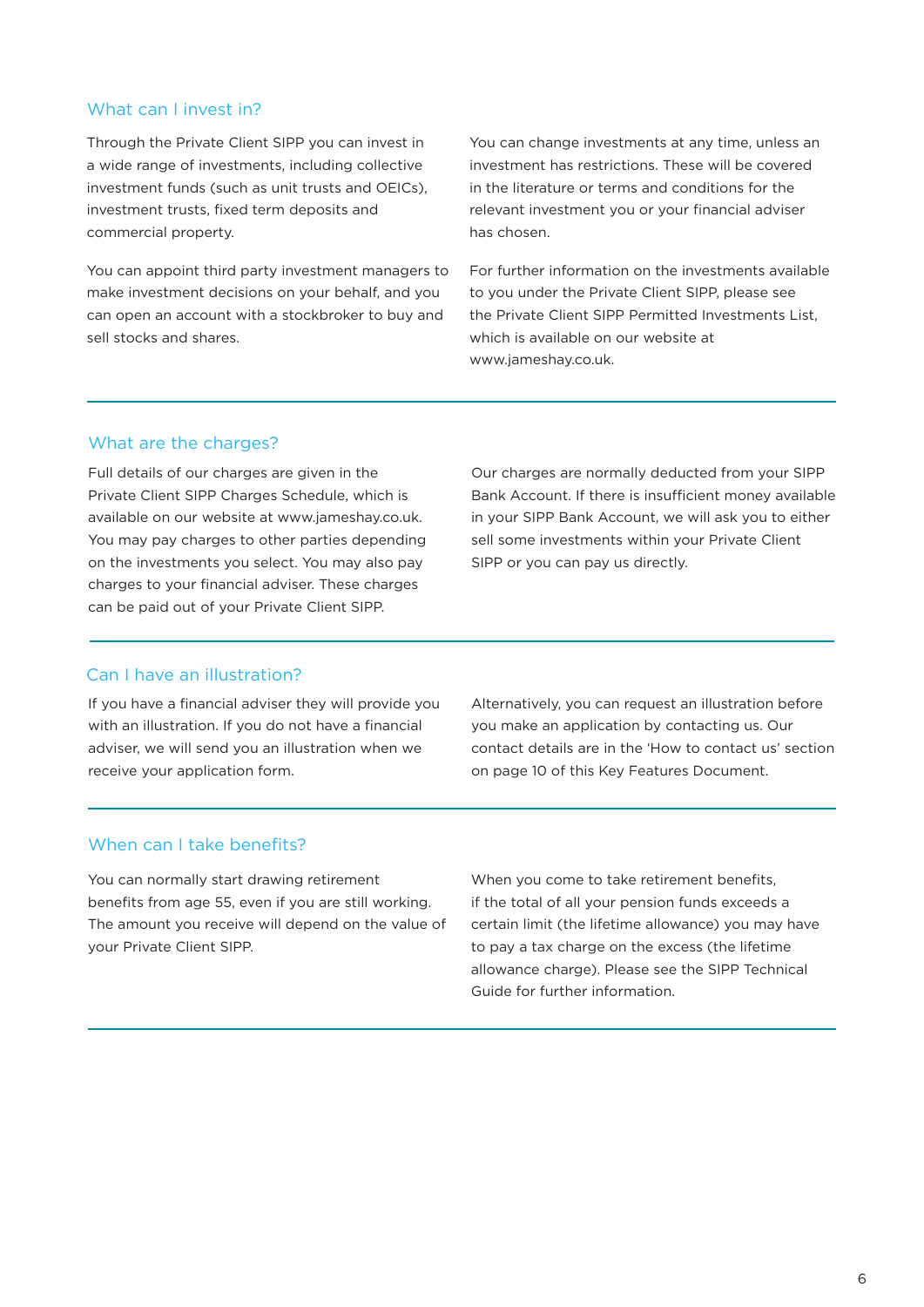#### What types of benefits can I take?

You can take your retirement benefits in a number of different ways.

#### • **Flexi-Access Drawdown**

You can take a tax free lump sum (known as a Pension Commencement Lump Sum or PCLS) of up to 25% of your pension fund. You can then draw a regular income from the remaining pension fund. The income you draw will be subject to tax at your marginal rate. You can vary the level and frequency of the income at any time.

#### • **Uncrystallised Funds Pension Lump Sum (UFPLS)**

You can take lump sums (called Uncrystallised Funds Pension Lump Sums or UFPLS) out of your pension fund on an ad-hoc basis, subject to a minimum individual withdrawal level of £1,000. If you do this, 25% of the UFPLS payment will be tax free and the remaining 75% will be subject to tax at your marginal rate.

#### • **Lifetime Annuity**

You can take a tax free lump sum (known as a Pension Commencement Lump Sum or PCLS) of up to 25% of your pension fund. You can then use your remaining pension fund to purchase a lifetime annuity from an insurance company. This is where the insurance company agrees to pay you a regular income until you die. The income is taxed at your marginal rate.

For further details of the options and rules for taking benefits from your Private Client SIPP, please refer to the SIPP Technical Guide.

#### **Pension Wise**

Deciding what benefits to take from your pension is an important decision. We recommend that you seek appropriate guidance or advice to understand your options at retirement.

You are entitled to receive free and impartial guidance through the Government backed service called Pension Wise. The objective of the service is to empower you to make informed and confident decisions on how you use your pension savings in retirement. For further details of how to access this service, please see the 'Other Information' section on page 9 of this Key Features Document.

The free guidance does not replace financial advice given by regulated financial advisers.

**Please note: Current tax benefits are not guaranteed. Any changes made by the Government may impact the level of your benefits when you come to take them.**

#### What if I become ill before I retire and cannot work?

Subject to acceptable medical evidence, we may pay ill health early retirement benefits, or serious ill health benefits, in the form of a pension income or lump sum from your Private Client SIPP.

Full details of ill health benefits are given in the SIPP Technical Guide.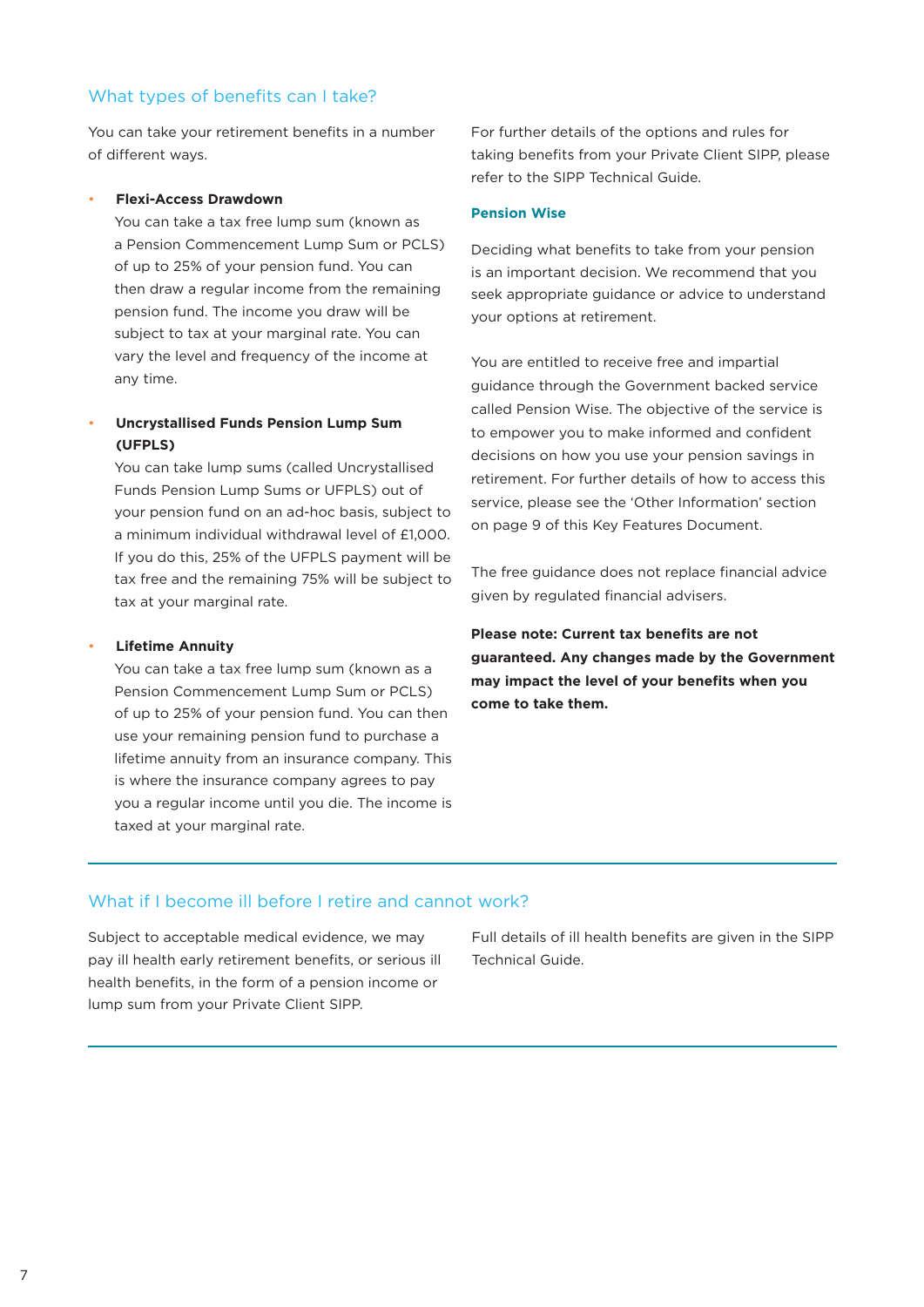#### What happens when I die?

Your Private Client SIPP is held within a trust, which means it does not usually form part of your estate and therefore is not subject to inheritance tax.

You can provide us with details of who you would like to receive any benefits payable from your Private Client SIPP on your death by completing an Expression of Wish Form and sending it to us. This does not bind us, but will help us decide to whom we will pay out benefits.

These benefits can be paid either as a lump sum or as a beneficiary's pension.

The tax treatment of these benefits will vary depending on whether you died before or after age 75.

Full details of the benefits payable on death are given in the SIPP Technical Guide.

#### Can I change my mind?

You have the right to cancel your Private Client SIPP. On receipt of your Private Client SIPP application form, we will send you a cancellation notice.

You will have 30 days from receipt of this notice to tell us that you have changed your mind and wish to cancel your application. For further details please see the SIPP Terms and Conditions.

#### What other documents should I read?

We ask that you also read the Private Client SIPP Key Features Illustration provided by your financial adviser, or by us if you do not have a financial adviser. In addition, you should read the:

- Private Client SIPP Charges Schedule
- Private Client SIPP Permitted Investments List
- SIPP Terms and Conditions and

• SIPP Technical Guide.

These documents provide you with more detailed information on the Private Client SIPP.

If after reading the documentation you are unclear about any aspect of the Private Client SIPP, or you are unsure whether the Private Client SIPP is right for you, we strongly suggest you take advice from a financial adviser.

#### What correspondence and communications will I receive?

#### We will issue:

- a cancellation notice that gives you the right to cancel your Private Client SIPP (unless you have waived these rights in your application form)
- information to allow you to access the secure area of our website for you to view details of your Private Client SIPP
- an annual valuation statement for your Private Client SIPP including an illustration of projected future benefits
- other necessary correspondence depending on the day-to-day operation of your Private Client SIPP.

Where you have a financial adviser we will send correspondence to them, apart from cancellation notices which we will send to you. The only correspondence we will send to both you and your financial adviser is your annual valuation statement.

Our standard methods of communication are letter, secure electronic messaging (through our secure website James Hay Online) and by telephone. We do not consider standard email to be secure and so we will not normally communicate in this way if the communication includes personal information or instructions relating to your Private Client SIPP or investments.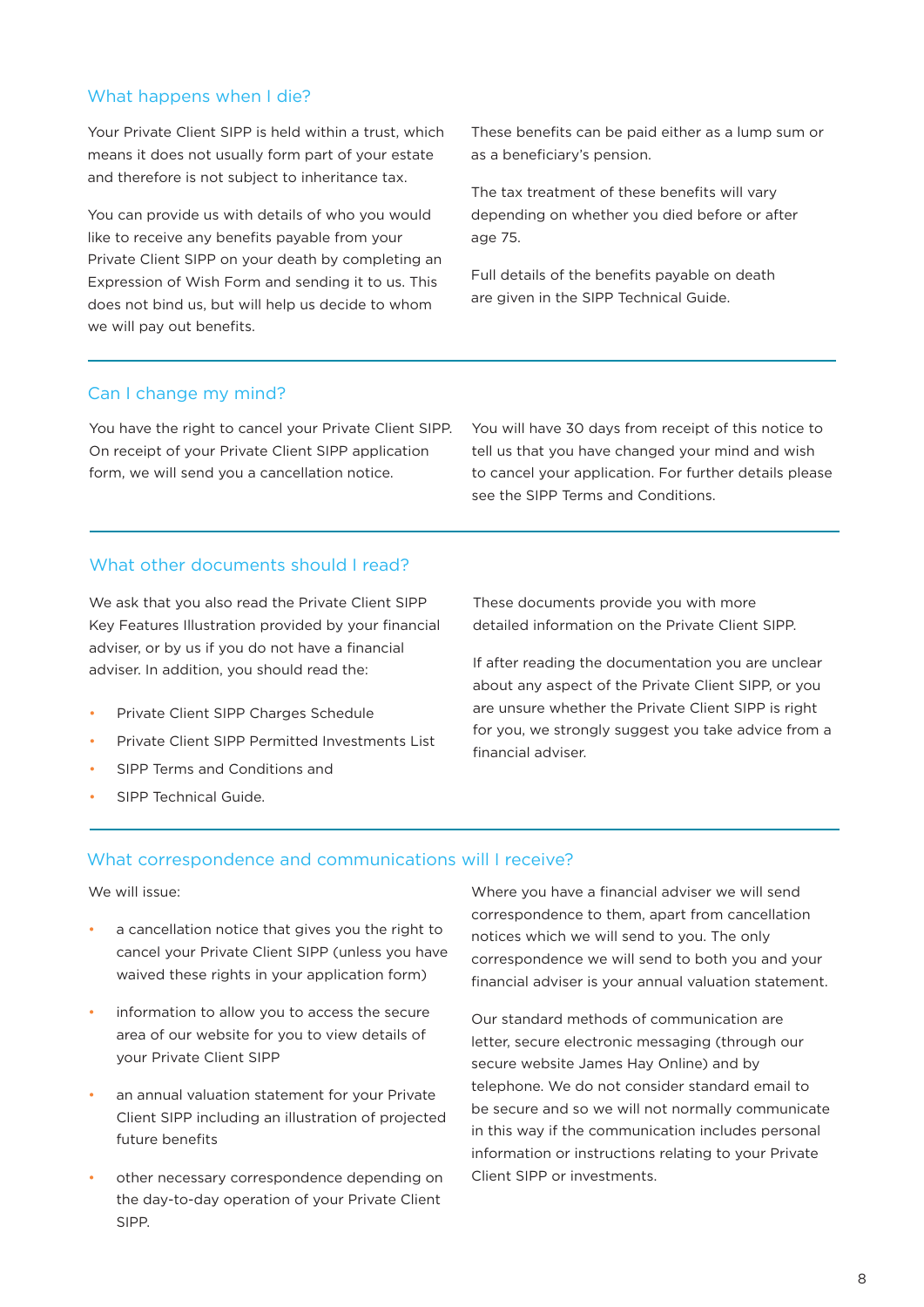# Other information

#### **Pension Wise**

The Government backed service called Pension Wise is provided by MoneyHelper. You can receive this guidance online, by telephone or face-to-face.

You can access [Pension Wise on the MoneyHelper](https://www.moneyhelper.org.uk/en/pensions-and-retirement/pension-wise)  [website](https://www.moneyhelper.org.uk/en/pensions-and-retirement/pension-wise) or call either 0800 138 3944 or 0300 330 1003 (from outside the UK +44 20 3733 3495), if you wish to use this service.

#### **How to complain**

If you wish to complain about any aspect of the service you have received, please contact the Complaints Manager using any of the methods detailed in the 'How to contact us' section overleaf.

Complaints about this product that we cannot address may be referred to the Financial Ombudsman Service or the Channel Islands Financial Ombudsman.

For details of our formal complaints procedure or contact information for the organisations listed above, please see the Guide to our Complaint Procedure leaflet, a copy of which can be obtained from our website at www.jameshay.co.uk.

Making a complaint will not affect your right to take legal proceedings.

#### **Law**

The information given in this document is based on our current understanding of pension and financial services regulations and can be subject to change as tax laws and legislation may change over time.

In the event of a dispute, the law of England and Wales will apply, and by completing a Private Client SIPP application you will be agreeing to this.

#### **Financial Services Compensation Scheme (FSCS)**

The FSCS provides protection to consumers when financial services firms fail (or go bust). It is the compensation scheme for customers of UK authorised financial services firms. FSCS can compensate customers if a firm has stopped trading or does not have enough assets to pay claims made against it.

The Private Client SIPP is covered by the FSCS in the event that we are unable to meet our obligations to you regarding administration of the Private Client SIPP.

The SIPP Bank Account is also separately covered by the FSCS in the event of the failure of the relevant bank itself.

Similarly, the underlying investments within your Private Client SIPP may be subject to their own protection from the FSCS in the event of the failure of the relevant investment provider. However, this will depend on the investments you select and you should seek further clarification from the investment provider or your financial adviser of the cover applicable to your chosen investments before investing.

For details on how we will hold any money and/or investments, and the level of protection available, please read the document available on our website at www.jameshay.co.uk called How your Money and Investments are held within James Hay Partnership Products.

For further information, please visit the FSCS website at www.fscs.org.uk.